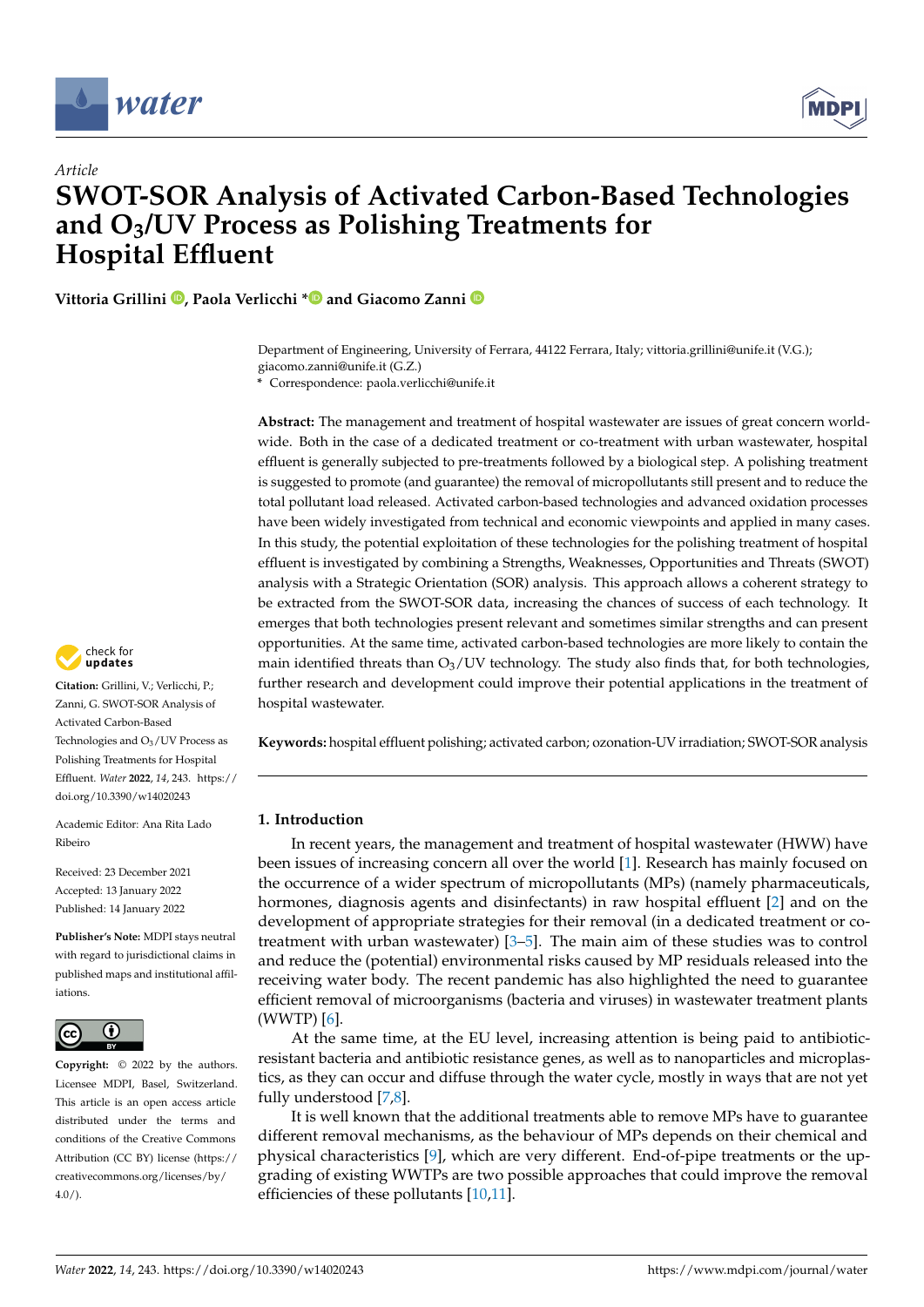Two studies [\[1,](#page-12-0)[12\]](#page-13-2) gave an overview of the worldwide treatment trains adopted for hospital effluents in full-scale plants or investigated them at the lab or pilot scale. In particular, [\[12\]](#page-13-2) provides removal efficiencies for a great number of MPs by adopting primary, secondary and tertiary treatments. It emerges that the variability ranges are compoundspecific, and sludge retention time is one of the most influencing factors. It was shown that a secondary treatment is necessary to remove carbonaceous compounds, but it is not able to guarantee a high removal of most of the investigated MPs. Thus, a further step is necessary to reduce their load, which is then released in the environment. The most appropriate treatment technology considered in the different countries was identified on the basis of the highest removal efficiencies observed for a selection of MPs (*target compounds*, such as carbamazepine, ciprofloxacin, hormones, etc.) during the investigations and/or capital expenditure (CAPEX) and operational and maintenance costs (OPEX) for the different options. The most frequently adopted technologies aiming at improving removal were advanced biological processes (membrane bioreactors (MBRs), equipped with ultrafiltration (UF) membranes), activated carbon (AC) filtration and adsorption, ozonation and advanced oxidation processes (AOPs), nanofiltration, and reverse osmosis [\[1](#page-12-0)[,12,](#page-13-2)[13\]](#page-13-3).

Among them, specific attention has been paid to AC-based technologies and AOPs based on  $O_3$ /UV, and some applications demonstrate this fact in a full-scale plant [\[13\]](#page-13-3). In addition, the experiences and expertise achieved by the different actors involved in (hospital) WWTP design and management can be useful when selecting the most adequate technology, as they can provide suggestions related to the advantages and drawbacks of different technologies from different viewpoints.

Bearing this in mind, in the current study, the two technologies were analysed in order to evaluate how to exploit their specific abilities in the treatment of hospital effluent, limiting the attention to MPs and not to the microbial load (including antibiotic-resistant genes and bacteria), by identifying their strengths, weaknesses, opportunities and threats (SWOT analysis). This step was then combined with the Strategic ORientation analysis (SOR), aiming at measuring the capacity of the technologies under evaluation to grasp the opportunities and to limit the threats identified in the previous SWOT analysis. Different stakeholders (researchers, project engineers and WWTP management engineers) were involved in the two steps, so that their viewpoints and expertise could be considered, and they could guide the future implementation of the technologies by selecting the most relevant strengths, weaknesses, opportunities and threats and by analysing the interactions between the strengths/weaknesses and opportunities/threats. In this way a strategic orientation can be found to better exploit the two technologies and, at the same time, to suggest developments that could allow their further application.

### **2. Promising Technologies under Evaluation**

The treatments subjected to the analysis were AC-based technologies and the advanced oxidation process by  $O_3$ /UV (Figure [1\)](#page-2-0).

Regarding AC, different applications were considered: (i) PAC added to the secondary treatment; (ii) PAC dispersed in a contact tank following the biological system; (iii) GAC dispersed in a column after the biological system. In the case of a PAC unit as a polishing treatment (case ii), a UF membrane filtration is necessary to prevent AC powder escaping with the effluent. Further details of the possible configurations are extensively reported in [\[14\]](#page-13-4).

Regarding  $O_3$ /UV, it is placed after the activated sludge system and before a sand filter. The secondary treatment removes most of the biodegradable, dissolved and colloidal materials (reducing the demand for water oxidation), and the subsequent sand filter is able to retain and degrade the undesirable and unavoidable oxidation by-products, according to findings in the literature [\[13\]](#page-13-3).

In the selected technologies, the ability to remove MPs from wastewater is due to the promotion of sorption mechanisms and biodegradation in the case of AC [\[10](#page-13-0)[,15\]](#page-13-5) and to chemical reactions due to direct ozonation, photolysis and reactions through radicals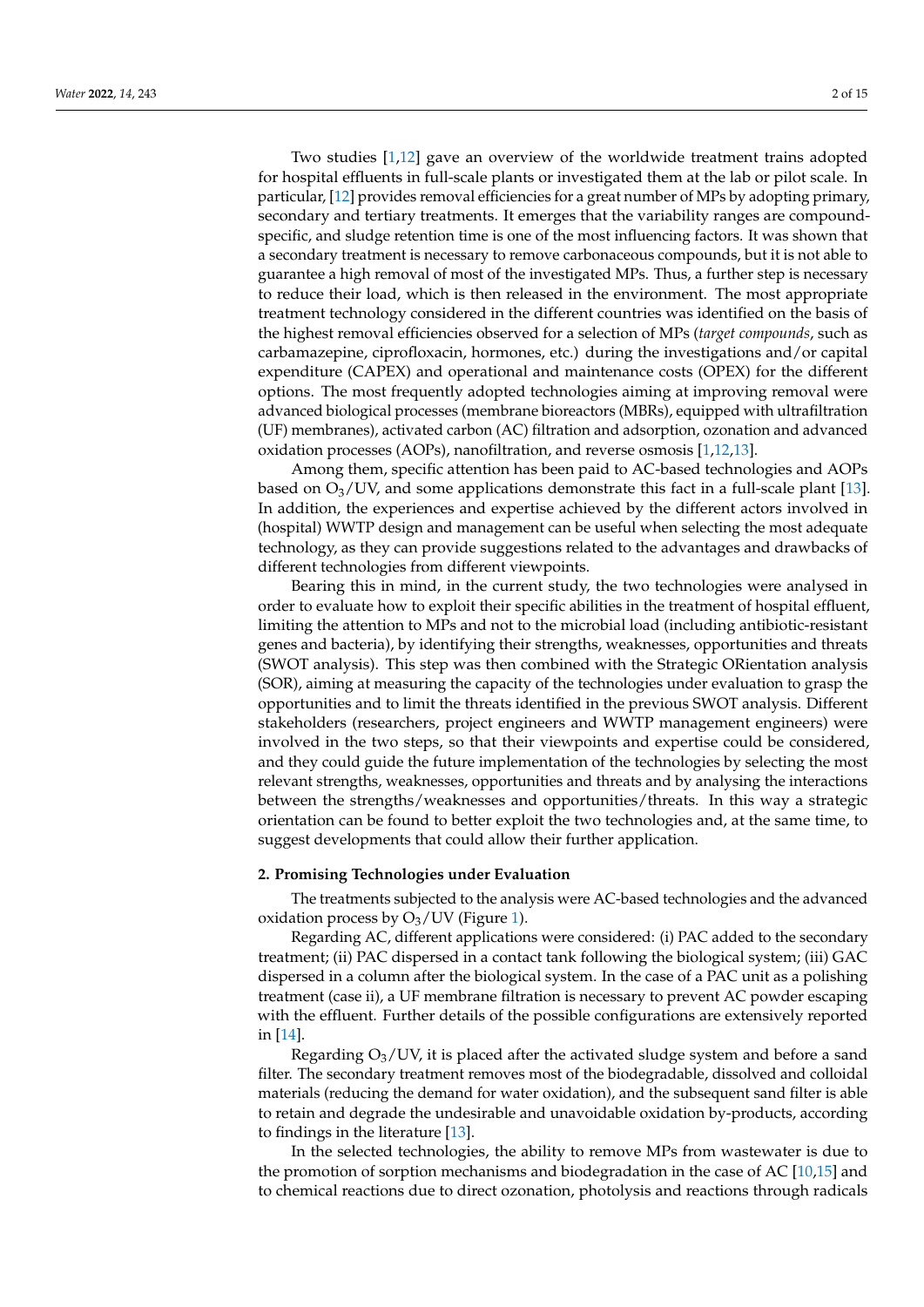<span id="page-2-0"></span>

(indirect ozonation) in the case of  $O_3$ /UV [16,17]. Details of MP removal mechanisms and the main factors affecting them in the two different technologies are extensively discussed in [\[14\]](#page-13-4).

> **Figure 1.** Typical configurations of a membrane bioreactor (MBR) combined with powdered (PAC) **Figure 1.** Typical configurations of a membrane bioreactor (MBR) combined with powdered (PAC) or granular (GAC) activated carbon and  $O<sub>3</sub>/UV$ . The treatment steps under study are surrounded by red dotted lines.

> which are the stages surrounded by red dotted lines in Figure 1. Other stages that may be required to complete the treatments, i.e., the UF membrane filtration or sand filtration in Figure 1, were not included in the analysis.<br>The case of a PAC unit as a part of a PAC unit as a part of a PAC unit as a part of a PAC unit as a part of a The current study refers to the PAC contact unit, GAC column and  $O<sub>3</sub>/UV$  reactor,

> for the removal of MPs in different kinds of wastewater, and many lessons can be learned from full, pilot and lab scale studies  $[10,11,18-20]$ . The selection of these technologies is due to the fact that they have been well studied

> bioreactor (MBR). This is the solution suggested and adopted in the case of a dedicated<br>tractment of UWW [2.12.12] but the spelarie and capel dentions that follow are nearly a filter. The secondary treatment removes most of the biodegradable, and colloin-the biodegradable, and colloisystems, where the liquid/solid separation after the biological reactor is achieved by a secondary clarifier and not by a membrane tank. In the current study, it was assumed that the biological system consists of a membrane treatment of HWW [\[2,](#page-12-1)[12,](#page-13-2)[13\]](#page-13-3), but the analysis and considerations that follow can provide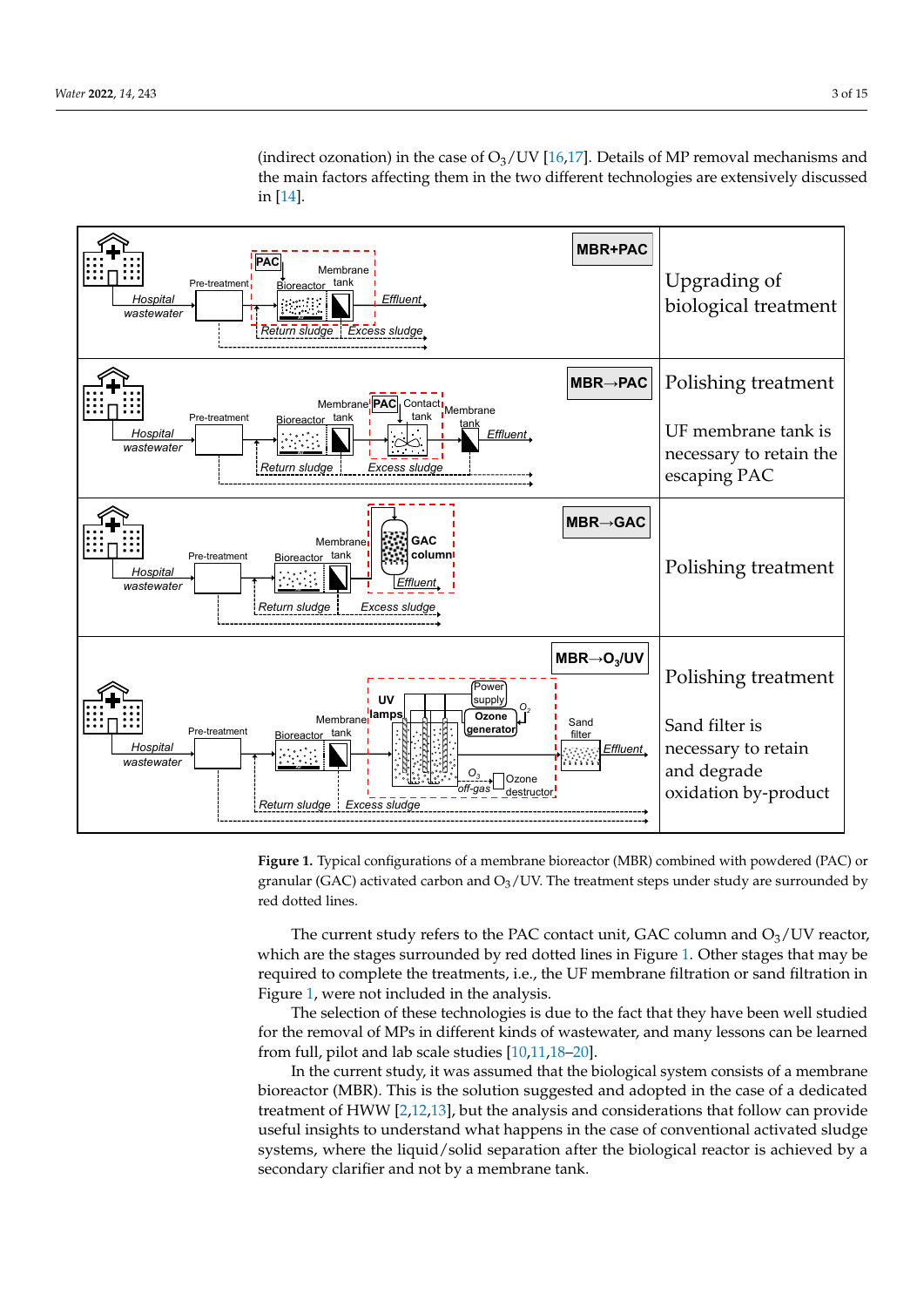### <span id="page-3-1"></span>**3. Applied Methodology**  $\mathbf{M}$  methodology used  $\mathbf{M}$  at based on the succession of two complementary of two complementary  $\mathbf{M}$

3.1. Introduction to the SWOT-SOR Analysis

*3.1. Introduction to the SWOT-SOR Analysis* 

The methodology used in this work is based on the succession of two complementary analytical techniques (SWOT and SOR analysis) which, when combined, allow the strategic<br>planning of an "ontity" to be set up (for example, a project, a firm, a technology an economic planning of an "entity" to be set up (for example, a project, a firm, a technology, an economic  $\frac{6}{5}$  sector, a local system, etc.).

Figure 2 shows the framework of the procedure, consi[st](#page-3-0)ing of the two above-mentioned<br>tioned in the following sections. steps (SWOT and SOR analysis), which will be described in the following sections.

<span id="page-3-0"></span>

| 1st step                                                               |  |  |  |  |  |  |  |  |
|------------------------------------------------------------------------|--|--|--|--|--|--|--|--|
| <b>SWOT ANALYSIS</b>                                                   |  |  |  |  |  |  |  |  |
| Specific strengths (S), weaknesses (W), opportunities (O), threats (T) |  |  |  |  |  |  |  |  |
| Ranking and selection of relevant S, W, O, T                           |  |  |  |  |  |  |  |  |
|                                                                        |  |  |  |  |  |  |  |  |
| 2nd step                                                               |  |  |  |  |  |  |  |  |
| <b>SOR ANALYSIS</b>                                                    |  |  |  |  |  |  |  |  |
| Interaction between S/W and O/T                                        |  |  |  |  |  |  |  |  |
| Definition of strategic orientation                                    |  |  |  |  |  |  |  |  |

**Figure 2.** Framework of SWOT-SOR analysis. **Figure 2.** Framework of SWOT-SOR analysis.

# 3.1.1. First Step: SWOT Analysis

3.1.1. First Step: SWOT Analysis a decision support technique that includes the analysis of the four *categories*: strengths (S), weaknesses (W), opportunities (O) and threats (T), which leads to the identification of the is a decision support technique that includes the analysis of the four *categories*: strengths *internal environment*, whereas opportunities and threats form the *external* one (see Table S1). These two environments make a distinction between controllable and uncontrollable factors. The *first step* is the SWOT analysis (also called the "design school model" by [\[21\]](#page-13-10)). It is corresponding relevant *factors* for each technology. Strengths and weaknesses form the

Internal factors are the unferent characteristics of the analysed project (comparty,<br>technology, etc.), which can be controlled by the decision makers (controllable factors). As an example, in the case of a technology, they may relate to technical performance, cost or environmental sustainability. Each characteristic can represent a strength or a<br>weakness depending on whether it promises to represent a winning or lesing aspect in the competition with alternative projects. Internal factors are the different characteristics of the analysed project (company, weakness, depending on whether it promises to represent a winning or losing aspect in the

External factors are those future events capable of influencing the project in a favourable  $\epsilon$ but they do need to be observed to exploit positive events and prevent negative ones. The external factors can be divided into the macro-environment and micro-environment. wiacio-environment ractors inhuence an numan activities at large and correspond to po-<br>litical, economic, social, technological, environmental, legal and demographic factors; in contrast, micro-environment factors include factors in close contact with the project, such as existing competitors, new entrants, customers and suppliers [\[22](#page-13-11)[,23\]](#page-13-12).<br>The SWOT approach belos to carry out a useful qualitative investior unfavourable way. It is not possible to directly intervene in them (uncontrollable factors), Macro-environment factors influence all human activities at large and correspond to po-

it leads to the identification of a *limited* number of truly relevant factors of the external and internal environments. Methods for identifying internal and external factors range from the<br>interventional controllable in the material controllable in the material controllable in the material controll members of the organization's internal staff and external consultants. Interviews can be members of the organization's internal staff and external consultants. Interviews can be face-to-face or anonymous. Mixed methodologies can be adopted; the preparatory phase is based on previous experience and on the analysis of the available inerature. This is followed<br>by a free elaboration phase, carried out with interviews with experts (brainstorming type), to integrate the preparatory phase. The SWOT approach helps to carry out a useful qualitative investigation, especially if analysis of the literature from the sector to interviews of expert panels. Experts can be both based on previous experience and on the analysis of the available literature. This is followed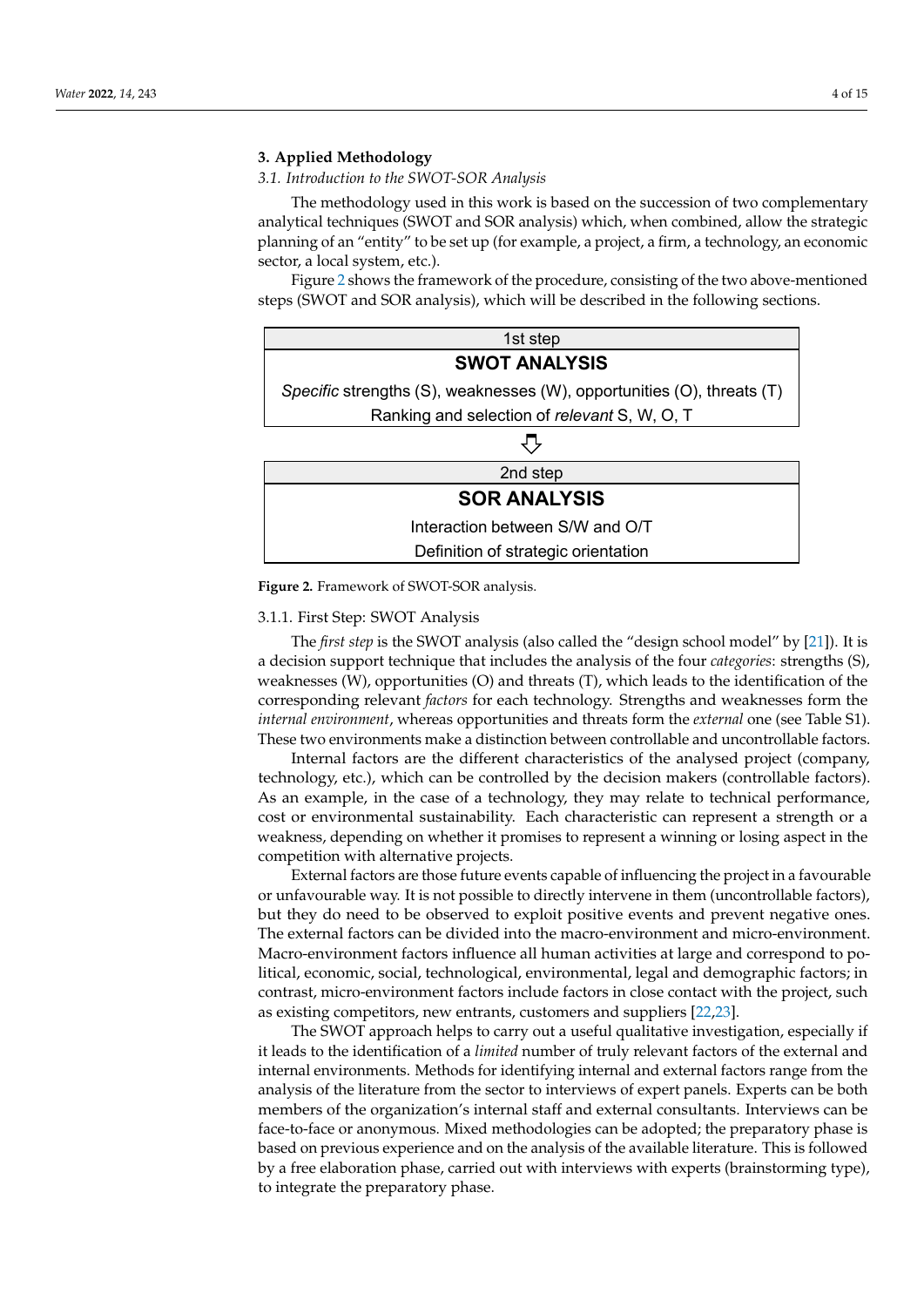At the end of this phase, it is necessary to select the most relevant factors. In fact, if the number of factors resulting from the SWOT is high, the subsequent phase would become burdened with an excessive number of reports, and the planning work would risk being dispersed and of little effect. To avoid this, the list produced by the SWOT analysis is subjected to ranking and selection, as reported in Figure [2,](#page-3-0) which aims to reduce the number of factors of the four categories to the most relevant ones, indicatively, to four or five factors at most per category. The ranking can be defined in different ways, qualitatively and quantitatively.

### 3.1.2. Second Step: SOR Analysis

The final list of the most relevant strengths, weaknesses, opportunities and threats constitutes the basis of the *second step*, the SOR analysis. Its purpose is to analyse the relationships between internal and external factors, evaluating their specific relevance. This is generally carried out by means of a SOR matrix, which reports the external factors in columns and the internal factors in rows (see Table S2).

In general, this matrix allows the following four questions to be answered:

- (1) *To what extent do the strengths help to seize the opportunities?*
- (2) *To what extent do the strengths help to limit the threats?*
- (3) *To what extent do the weaknesses hinder the opportunities from being seized?*
- (4) *To what extent do the weaknesses hinder the threats from being limited?*

In particular, the matrix allows a cross-reading of the factors defined by the SWOT, in order to rigorously bring out the strategic priorities. The SOR Analysis is conducted in quantitative terms. At the intersection of each internal and external factor, a score is assigned between 0 and 3, on the basis of the importance of the aid or brake effect mentioned above. Table [1](#page-4-0) shows how to conduct the analysis of the interactions and the criteria for the score assignment. It leads to the creation of a matrix split into four quadrants, one for each of the reported questions.

<span id="page-4-0"></span>**Table 1.** Interactions between Strengths/Weaknesses and Opportunities/Threats and criteria for the assignment of the score (0, 1, 2, 3).

|                | Opportunities (O)                                                                                                                                                                                                                                                                                               | Threats (T)                                                                                                                                                                                                                                                                                                          |
|----------------|-----------------------------------------------------------------------------------------------------------------------------------------------------------------------------------------------------------------------------------------------------------------------------------------------------------------|----------------------------------------------------------------------------------------------------------------------------------------------------------------------------------------------------------------------------------------------------------------------------------------------------------------------|
| Strengths (S)  | Does the S help to seize the O?<br>$0 \rightarrow S$ does not relevantly help to seize O<br>$1 \rightarrow S$ slightly helps to seize O<br>$2 \rightarrow S$ significantly helps to seize O<br>$3 \rightarrow S$ helps to seize O to the greatest extent                                                        | Does the S help to limit the T?<br>$0 \rightarrow S$ does not relevantly help to limit T<br>$1 \rightarrow S$ slightly helps to limit T<br>$2 \rightarrow S$ significantly helps to limit T<br>$3 \rightarrow S$ helps to limit T to the greatest extent                                                             |
| Weaknesses (W) | Does the W hinder the O from being seized?<br>$0 \rightarrow W$ does not relevantly hinder O from being seized<br>$1 \rightarrow W$ slightly hinders O from being seized<br>$2 \rightarrow W$ significantly hinders O from being seized<br>$3 \rightarrow W$ hinders O from being seized to the greatest extent | Does the W hinder the T from being limited?<br>$0 \rightarrow W$ does not relevantly hinder T from being limited<br>$1 \rightarrow W$ slightly hinders T from being limited<br>$2 \rightarrow W$ significantly hinders T from being limited<br>$3 \rightarrow W$ hinders T from being limited to the greatest extent |

The results of the SOR analysis are difficult to read if the scores are flattened upwards. To avoid this, specific limitations can be imposed, for example, not to exceed a maximum score for each row or column of the matrix, corresponding to the TOTAL  $(a + b)$  and DIFFERENCE  $(c - d)$  in Table S2 (the green and yellow cells, respectively). The scores can be entered vertically (by column, i.e., for each external factor) or horizontally (by row, i.e., for each internal factor).

Once completed, the SOR matrix requires an analysis from different viewpoints, as the resulting scores contain a set of relevant information that is useful for the strategic planning.

A first meaningful evaluation arises from the analysis of the distribution of scores within the four quadrants of the matrix; this will help to frame the right strategy. Schematically, the "pure" strategies that can be outlined are those shown in Table [2.](#page-5-0)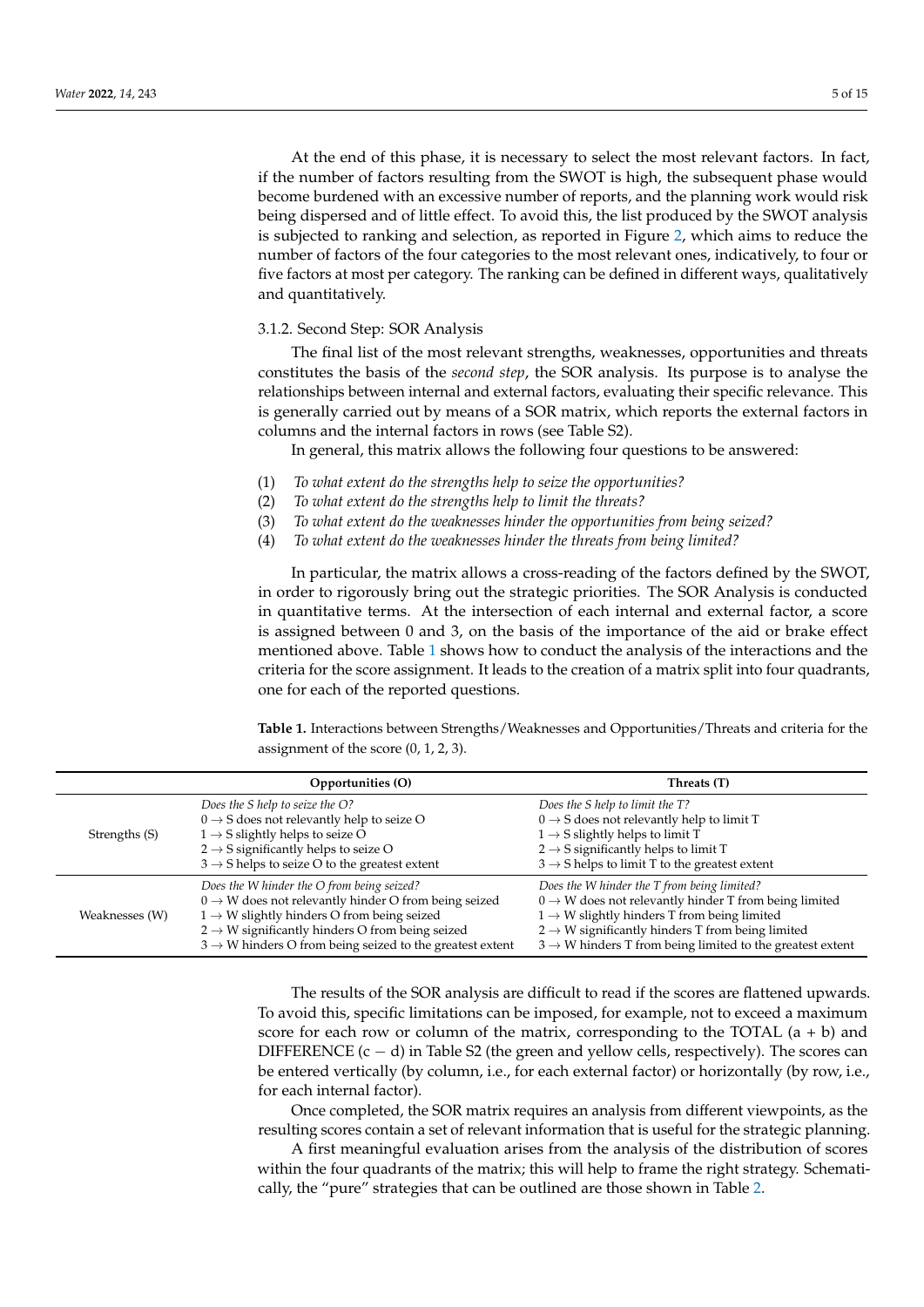|            | Opportunities   | <b>Threats</b>   |  |  |
|------------|-----------------|------------------|--|--|
| Strengths  | Attack strategy | Defence strategy |  |  |
| Weaknesses | Change strategy | State of crisis  |  |  |

<span id="page-5-0"></span>**Table 2.** Pure strategies for the different crossovers between the Strengths/Weaknesses and the Opportunities/Threats.

With regard to Table S2, the prevalence of high scores in the S-O quadrant (top left), and in particular in cell H, indicates that the available strengths help to seize the existing opportunities. It is the most positive condition, as it is a promising prospect, founded on a secure base of resources. The strategy to be adopted is *attack*, aiming at strengthening the advantages already acquired. When the high scores fall in the S-T quadrant (top right), and in particular in cell I, this means that the available strengths limit the threats. The strategy to be embraced is of a *defensive* type, based on risk control, in order to minimize its impact. If high scores appear in the W-O quadrant (bottom left), and in particular in cell L, this means that the weaknesses limit the possibility of exploiting the existing opportunities. The situation is serious, as possible operational paralysis is foreseen. The strategy to be taken here is that of *change*. In other words, it is necessary to re-orientate the present condition, to allow greater use of the opportunities. Finally, the prevalence of high scores in the W-T quadrant (bottom right), and in particular in cell M, corresponds to the case in which the weaknesses hamper the possibility of containing the impending risks. This situation is, at least, as serious as the previous one, as it heralds a possible long-term state of *crisis*. To overcome it, a recovery strategy on the weaknesses is needed, which is capable of decreasing exposure to factors that threaten the system.

Another analysis is based on the sums of the scores of each row and each column, DIFFERENCE  $(c - d)$  and TOTAL  $(a + b)$  in Table S2, respectively. The first helps to highlight the most relevant external factors on which the development of the project focuses (the opportunities with the highest values and the threats with the lowest ones) and the major risks to be aware of (the opportunities with the lowest values and the threats with the highest ones). The highest values in TOTAL  $(a + b)$  correspond to the most important strengths and weaknesses. These indications help the planner to identify the strategic priorities and useful measures to take greater advantage of when addressing the most relevant external factors.

Finally, a third evaluation refers to the score assigned to every single intersection between external and internal factors. The highest values provide the planner with useful insights into the strategic *objectives* to be developed.

### *3.2. SWOT-SOR Analysis Applied to the Specific Case*

To develop the specific steps of the procedure outlined in Figure [2,](#page-3-0) different methodologies can be adopted. Those applied in the specific case study are presented here.

In particular, "Ranking and Selection" (second phase of the first step) and "Interactions between S/W and O/T" (first phase of the second step) were carried out using the opinions of external experts, who were interviewed using the Delphi method. Delphi is a structured group communication technique, originally developed as a method to systematically and interactively predict uncertain events. It is based on the principle that the judgment of a structured group is more accurate than that of an unstructured one [\[24\]](#page-13-13). In a structured group, each member is assigned a particular task to perform in order to achieve the group's overall goal. In an unstructured group, a task is simply assigned, and each person is free to contribute as he/she so wishes.

The Delphi team in this study includes three experts (a researcher, a wastewater treatment plant managing engineer, and an environmental and sanitary engineer). The experts were interviewed independently. They answered the questionnaires iteratively. After each round, the facilitators (authors) provided a summary of the survey, based on the averages of the round scores. In this way, the experts were encouraged to review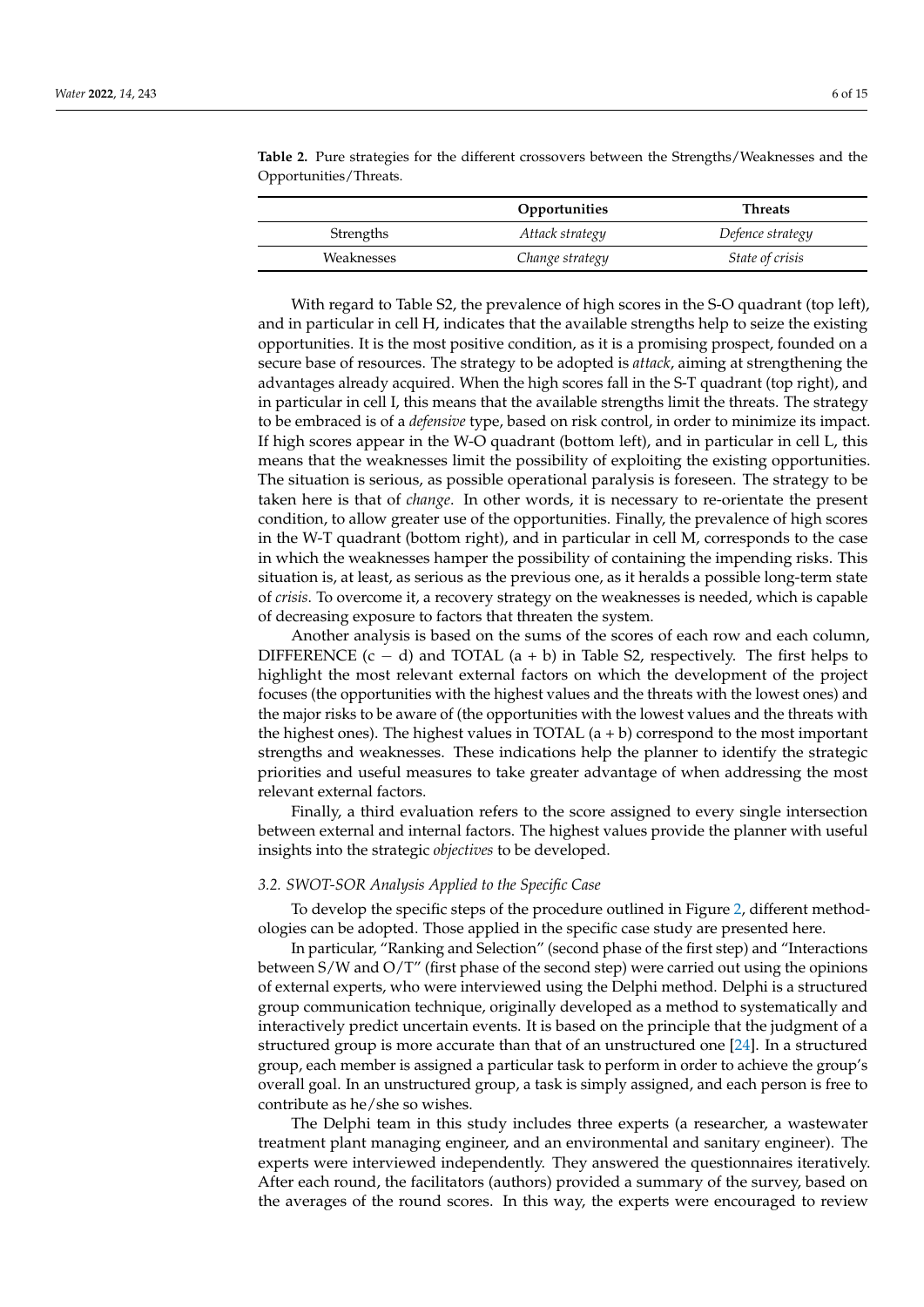their previous responses in light of the responses of the rest of the group or after some clarifications they requested on the SWOT and SOR matrices. The iterative process was stopped based on a pre-defined criterion (stability of results and achievement of consensus).

With specific regard to ranking and selection, the interview was carried out with the support of the "pairwise comparison method", according to the Analytic Hierarchy Process (AHP) approach [\[25\]](#page-13-14). The goal of the pairwise comparison was to measure the relative importance (priority) of the various factors identified within the four categories (S, W, O, T) and to reduce them to four factors per category. For each couple, experts were asked: "How much is factor A more important than factor B?". The answers of each single interview were collected in a matrix similar to that of Table S3, in which all the factors were compared. Each judgment was quantified using a numerical scale measuring the "dominance" of one factor over the other. The coefficients indicate how many times the most important of the two factors dominates the least important factor. The scale of the coefficients ranged from 1 (which means "of equal importance") to 9 (which means that the noted factor is "much (more) important" than the other). The collected values were then processed by the online web-based tool AHP-OS [\[26\]](#page-13-15), which provided a table with the priority for each factor on an individual (expert) and global (whole panel) scale.

### **4. Results**

Figure [3](#page-6-0) reports the same framework as Figure [2,](#page-3-0) with the two steps split into the specific processes followed by the application of the SWOT-SOR analysis of the selected technologies.

<span id="page-6-0"></span>

| 1st step SWOT ANALYSIS                                                                            |  |  |  |  |  |  |  |
|---------------------------------------------------------------------------------------------------|--|--|--|--|--|--|--|
| 1. In-depth literature review                                                                     |  |  |  |  |  |  |  |
| 2. Definition of advantages and disadvantages                                                     |  |  |  |  |  |  |  |
| 3. Identification of the specific factors within strengths, weaknesses, opportunities and threats |  |  |  |  |  |  |  |
| 4. Experts's ranking of the factors by Analytic Hierarchy Process (Delphi method)                 |  |  |  |  |  |  |  |
| 5. Processing of the collected rankings of factors according to specific priorities               |  |  |  |  |  |  |  |
| 6. Selection of the 4 relevant factors for each category                                          |  |  |  |  |  |  |  |
| 7. Creation of the SWOT matrix                                                                    |  |  |  |  |  |  |  |
| ₹,                                                                                                |  |  |  |  |  |  |  |
| 2nd step SOR ANALYSIS                                                                             |  |  |  |  |  |  |  |
| 1. Creation of the SOR matrix                                                                     |  |  |  |  |  |  |  |
| 2. Evaluation of the interactions between S/W and T/O and score assignment (Delphi method)        |  |  |  |  |  |  |  |
| 3. Processing of the expert evaluation leading to a final SOR matrix                              |  |  |  |  |  |  |  |

4. Definition of strategies orientation

**Figure 3.** Framework of SWOT-SOR analysis applied to the selected technologies. **Figure 3.** Framework of SWOT-SOR analysis applied to the selected technologies.

characteristics of AC and  $\mathrm{O}_3/\mathrm{UV}$  treatments, according to the config[u](#page-2-0)rations of Figure 1.<br>The studies included in the survey had to refer to (hespital) effluent in terms of MP occurrence and/or treatment, mainly advanced wastewater treatments such as ozonation combined with UV radiation, or adsorption onto PAC (added in the bioreactor or in a<br>combined with UV radiation, or adsorption onto PAC (added in the bioreactor or in a careful selection, conducted through SCOPUS, the initial collection of 50 peer-reviewed p[a](#page-12-1)pers was reduced to  $36$  [1,2,10,14–17,19,27–54]. In the first step, an in-depth literature review was conducted to identify the main The studies included in the survey had to refer to (hospital) effluent in terms of MP contact tank, following the biological step) or GAC (in a dedicated column). Following a

Advantages and drawbacks were first identified for each or the two technologies, and<br>on this basis, it was possible to outline their main strengths, weaknesses, opportunities and threats. The results of this SWOT analysis are reported in Tables S4 and S5. It emerged that there were 23 outline factors for AC and 21 for  $O_3$ /UV.<br>These two baselines were used to conduct the factor  $\mathbf{r}$ Advantages and drawbacks were first identified for each of the two technologies, and

end, the Delphi Group was involved with applying the AHP, as shown in the previous section. The three rankings obtained during the interviews provided homogeneous results. These two baselines were used to conduct the factor ranking and selection. To this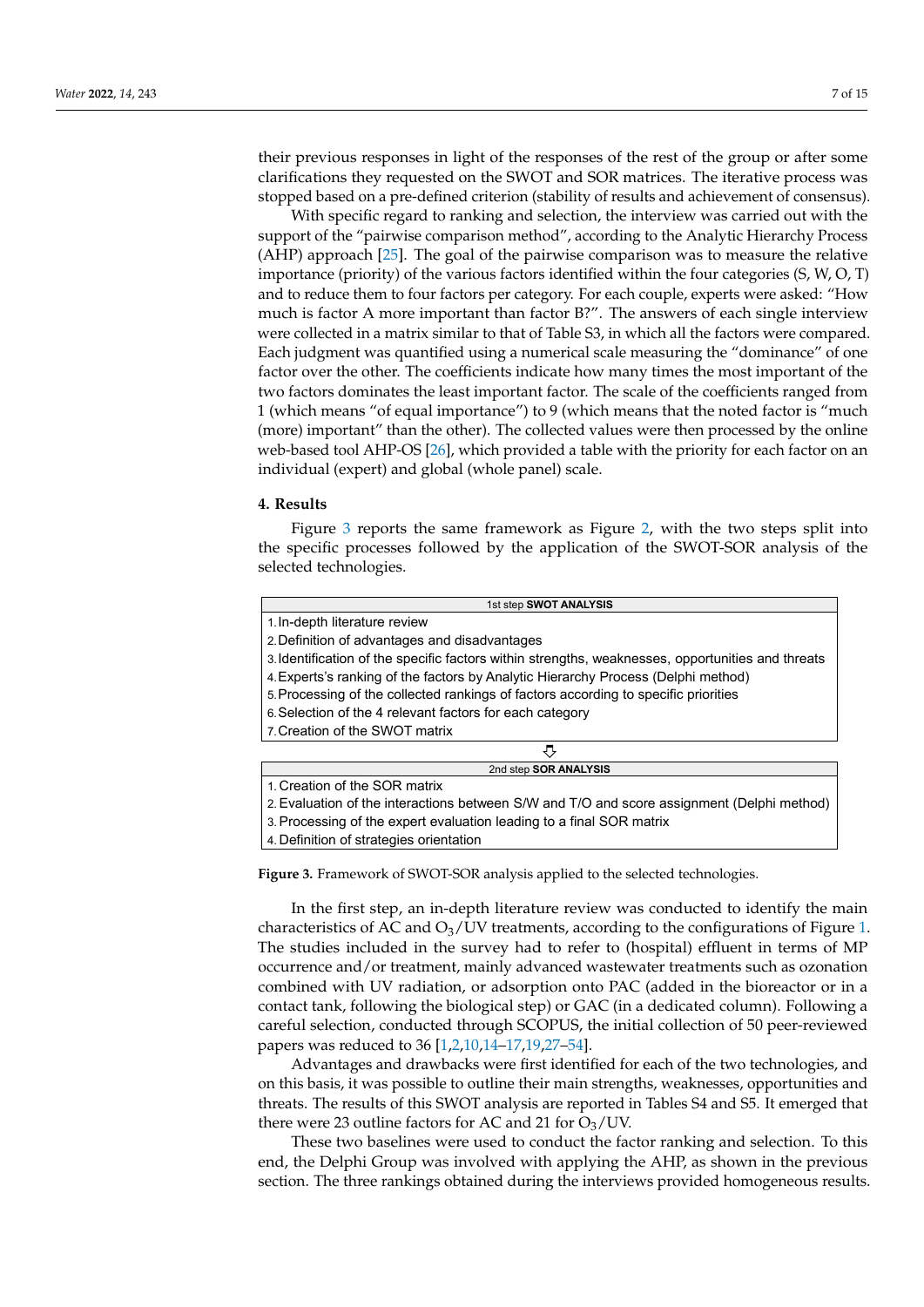Therefore, they allowed the four most relevant factors to be identified for each SWOT category, both for the AC and  $O_3$  $O_3$ /UV technology (see Tables 3 and [4\)](#page-7-1).

<span id="page-7-0"></span>**Table 3.** SWOT matrix for AC technology.

| <b>Internal Factors</b>                                                                                                                                                    | <b>External Factors</b>                                                                                                                                                                                                                                                                                                                        |  |  |  |  |  |
|----------------------------------------------------------------------------------------------------------------------------------------------------------------------------|------------------------------------------------------------------------------------------------------------------------------------------------------------------------------------------------------------------------------------------------------------------------------------------------------------------------------------------------|--|--|--|--|--|
| Strengths (S)<br>S1 Water quality improvement<br>S2 No by-product formation<br>S3 Flexibility and availability of<br>different configurations<br>S4 Low energy consumption | Opportunities (O)<br>O1 Customer request (of a promising and valuable (green) technology of low<br>cost to be included in a dedicated treatment for hospital effluent)<br>O2 National policies (implementation of national policies to reduce MPs in<br>WWTP effluent)<br><b>O3</b> EU Watch List *<br><b>O4</b> Public interest in MP removal |  |  |  |  |  |
| Weaknesses (W)<br>W1 Variability of AC performance<br>W2 Waste production and disposal<br>W3 Operational problems<br>W4 High CAPEX and OPEX                                | Threats (T)<br>T1 No specific regulation for the management and treatment of<br>hospital effluent<br>T2 Variation of MP concentration in hospital effluent<br><b>T3</b> Attention to aquatic life<br>T4 Other MP treatment technologies as its main competitors                                                                                |  |  |  |  |  |

\* In accordance with the European watch list [\[55\]](#page-14-1), which is periodically updated (the last revision of the list refers to  $[56]$ )

<span id="page-7-1"></span>**Table 4.** SWOT matrix for  $O_3$ /UV technology.

| <b>Internal Factors</b>                                                                                                                                                        | <b>External Factors</b>                                                                                                                                                                                                                                                                                                                            |  |  |  |  |  |
|--------------------------------------------------------------------------------------------------------------------------------------------------------------------------------|----------------------------------------------------------------------------------------------------------------------------------------------------------------------------------------------------------------------------------------------------------------------------------------------------------------------------------------------------|--|--|--|--|--|
| Strengths (S)<br>S1 Water quality improvement<br>S2 Potential inhibition of by-product<br>formation<br><b>S3</b> No waste production<br>S4 Small footprint and volume required | Opportunities (O)<br>O1 Customer request (of a promising and<br>valuable (green) technology of low cost to be included in a dedicated treatment<br>for hospital effluent)<br>O2 National policies (implementation of<br>national policies to reduce MPs in WWTP<br>effluent)<br><b>O3 EU Watch List</b><br><b>O4</b> Public interest in MP removal |  |  |  |  |  |
| <b>Weaknesses (W)</b><br><b>W1</b> Variability of $O_3$ /UV performance<br>$W2$ High $O_3$ dose (high water demand)<br>W3 Safety concerns<br>W4 High CAPEX and OPEX            | Threats (T)<br>T1 No specific regulation for the management and treatment of<br>hospital effluent<br>T2 Variation of MP concentration in hospital effluent<br><b>T3</b> Attention to aquatic life<br>T4 Other MP treatment technologies as its main competitors                                                                                    |  |  |  |  |  |

The two SWOT matrices were used to set up the SOR matrices (Tables [5](#page-8-0) and [6\)](#page-8-1). As already mentioned, the Delphi method was employed, and the same experts interviewed in the ranking and selection phases were involved in the SOR analysis. They were interviewed more than once, with the task of analysing the interactions between each internal and external factor. At the end, all experts evaluated 64 combinations, assigning a score from 0 to 3 to each cell of the matrix, as reported in Section [3.](#page-3-1) According to the literature on this method [\[57](#page-14-3)[,58\]](#page-14-4), scores were assigned by column, as this mode allows the coherence of strengths (or weaknesses) to be judged in series with respect to each opportunity (or threat).

To avoid the phenomenon of "score flat upward", the experts were asked to contain the total score assigned to each column to a maximum of 12, apart from particularly justified exceptions. The Delphi coordinators (the authors) elaborated a "resultant matrix" for each technology, by averaging the resulting data with the help of the notes taken during the interviews. The two resultant matrices were re-proposed to the experts in the Delphi second round, asking them if it was possible to converge on these. Their revised matrices were re-evaluated and shared again. At the end of this second round, all group members agreed with the SOR matrices corresponding to Tables [5](#page-8-0) and [6.](#page-8-1)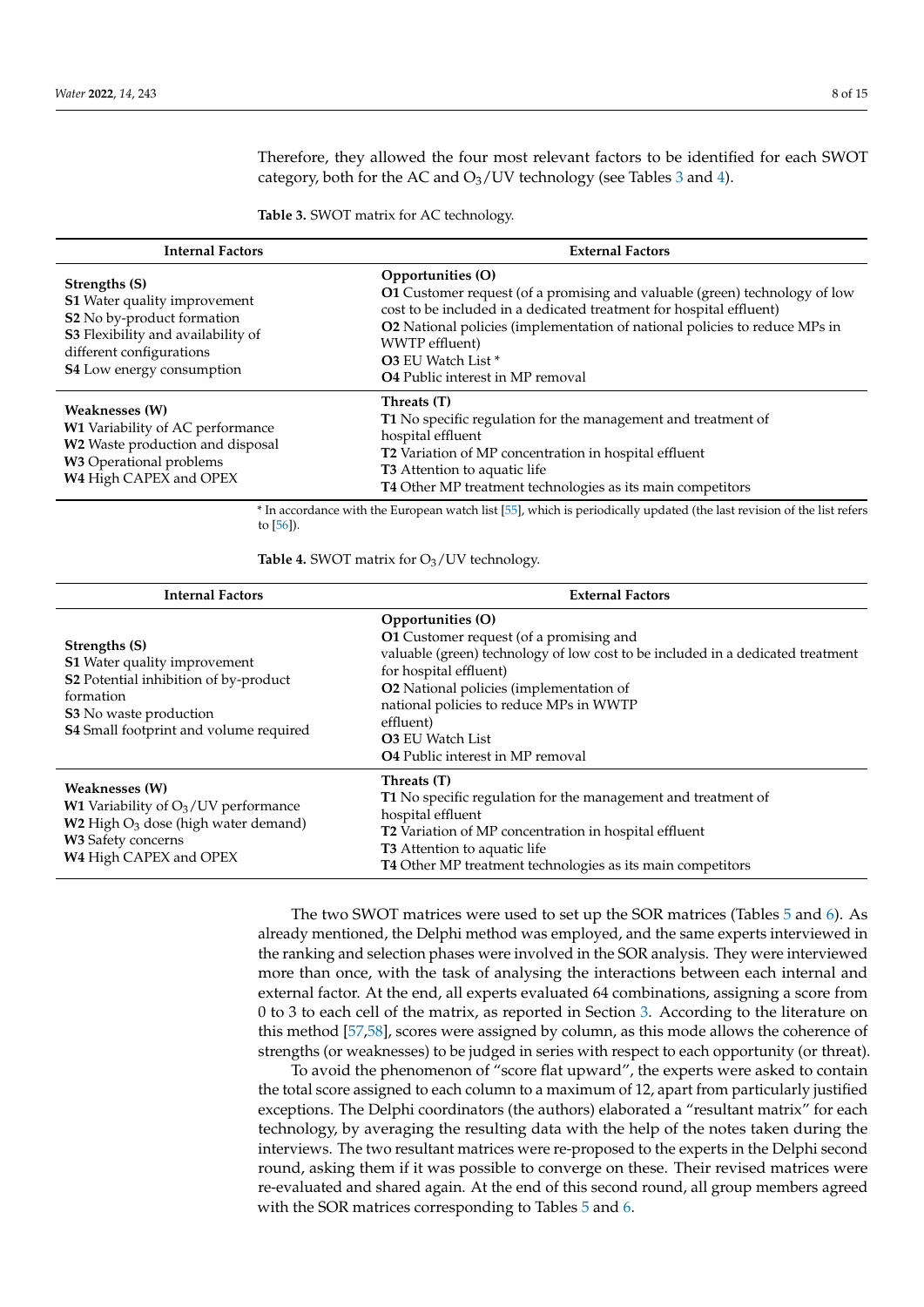|            |                                                                | Opportunities              |                                     |                     |                                        |                   | <b>Threats</b>                  |                                                    |                                                |                                          |                          |                    |
|------------|----------------------------------------------------------------|----------------------------|-------------------------------------|---------------------|----------------------------------------|-------------------|---------------------------------|----------------------------------------------------|------------------------------------------------|------------------------------------------|--------------------------|--------------------|
|            |                                                                | O1<br>Customers<br>request | O <sub>2</sub> National<br>policies | O3 EU<br>watch list | O4 Public<br>interest on<br>MP removal | Sub Total<br>O(a) | T1 No<br>specific<br>regulation | T <sub>2</sub> Variation<br>of MP<br>concentration | T <sub>3</sub><br>Attention to<br>aquatic life | T4 Other MP<br>treatment<br>technologies | <b>Sub Total</b><br>T(b) | Total<br>$(a + b)$ |
|            | S1 Water quality improvement                                   | ∠                          |                                     | 3                   |                                        | 11                |                                 |                                                    |                                                |                                          |                          | 16                 |
|            | S2 No by-product formation                                     |                            | $\sim$                              | 3                   |                                        |                   |                                 |                                                    |                                                |                                          | q                        | 17                 |
| Strengths  | S3 Flexibility and availability of<br>different configurations | c                          |                                     | $\Omega$            | $\Omega$                               |                   |                                 | $\overline{\phantom{0}}$<br>٠,                     |                                                |                                          |                          | 10                 |
|            | S4 Low energy consumption                                      | ◠<br>∠                     |                                     | $\theta$            | $\sim$                                 |                   |                                 |                                                    |                                                |                                          | h                        | 11                 |
|            | Sub Total S(c)                                                 | 8                          |                                     | h                   |                                        | 27                | n                               |                                                    |                                                |                                          | 27                       | 54                 |
| Weaknesses | W1 Variability of AC performance                               |                            |                                     |                     |                                        |                   |                                 | $\sim$                                             |                                                |                                          |                          | q                  |
|            | W2 Waste production and disposal                               | $\overline{2}$             |                                     |                     |                                        | 'n                |                                 | $\sim$                                             |                                                |                                          |                          | 13                 |
|            | W3 Operational problems                                        |                            |                                     | $\Omega$            | $\Omega$                               |                   |                                 |                                                    |                                                |                                          |                          |                    |
|            | W4 High CAPEX and OPEX                                         | $\sim$                     |                                     | $\Omega$            |                                        |                   | $\sim$                          | $\sim$                                             |                                                |                                          | <sub>b</sub>             | 10                 |
|            | Sub Total W(d)                                                 |                            |                                     |                     |                                        | 15                |                                 |                                                    |                                                |                                          | 22                       | 37                 |
|            | Difference $(c - d)$                                           |                            |                                     |                     |                                        | 12                | $-2$                            |                                                    |                                                |                                          |                          | 17                 |

**Table 5.** SOR matrix for AC technology.

# **Table 6.** SOR matrix for O3/UV technology.

<span id="page-8-1"></span><span id="page-8-0"></span>

|            |                                   | Opportunities                           |                         |                                 |                                                    | <b>Threats</b>    |                                            |                                                    |                                    |                                          |                          |                    |
|------------|-----------------------------------|-----------------------------------------|-------------------------|---------------------------------|----------------------------------------------------|-------------------|--------------------------------------------|----------------------------------------------------|------------------------------------|------------------------------------------|--------------------------|--------------------|
|            |                                   | $\overline{O1}$<br>Customers<br>request | O2 National<br>policies | O <sub>3</sub> EU<br>watch list | O <sub>4</sub> Public<br>interest on<br>MP removal | Sub Total<br>O(a) | T1N <sub>0</sub><br>specific<br>regulation | T <sub>2</sub> Variation<br>of MP<br>concentration | T3<br>Attention to<br>aquatic life | T4 Other MP<br>treatment<br>technologies | Sub Total<br>T(b)        | Total<br>$(a + b)$ |
|            | S1 Water quality improvement      | 2                                       | 3                       | 3                               | 3                                                  | 11                |                                            |                                                    |                                    |                                          | 5                        | 16                 |
|            | S2 Potential inhibition of        |                                         |                         | $\overline{2}$                  |                                                    | 5                 |                                            |                                                    |                                    |                                          | 4                        | 9                  |
|            | by-product formation              |                                         |                         |                                 |                                                    |                   |                                            |                                                    |                                    |                                          |                          |                    |
| Strengths  | S3 No waste production            | $\overline{2}$                          |                         |                                 | - 2                                                | <sub>b</sub>      |                                            | 3                                                  |                                    | $\sim$                                   | $\overline{ }$           | 13                 |
|            | S4 Small footprint and            | $\sim$                                  |                         | $\theta$                        | $\Omega$                                           | 3                 | $\sim$                                     |                                                    | $\Omega$                           |                                          | 4                        | 7                  |
|            | volume required                   |                                         |                         |                                 |                                                    |                   |                                            |                                                    |                                    |                                          |                          |                    |
|            | Sub Total $S(c)$                  |                                         | <sub>b</sub>            | 6                               | h                                                  | 25                |                                            |                                                    |                                    |                                          | 20                       | 45                 |
|            | W1 Variability of                 | $\sim$                                  | C                       | $\overline{2}$                  |                                                    | -                 | $\sim$                                     | $\sim$                                             |                                    | $\sim$                                   | $\overline{ }$           | 14                 |
|            | $O3/UV$ performance               |                                         |                         |                                 |                                                    |                   |                                            |                                                    |                                    |                                          |                          |                    |
| Weaknesses | W2 High O <sub>3</sub> dose (high |                                         |                         |                                 | $\Omega$                                           | $\mathfrak{p}$    | $\sim$                                     | $\sim$                                             |                                    | $\sim$                                   | $\overline{\phantom{0}}$ | 9                  |
|            | water demand)                     |                                         |                         |                                 |                                                    |                   |                                            |                                                    |                                    |                                          |                          |                    |
|            | W3 Safety concerns                |                                         | ◠<br>∠                  | $\theta$                        |                                                    | 4                 | $\sim$                                     |                                                    | $\Omega$                           | $\sim$                                   | 5                        | 9                  |
|            | W4 High CAPEX and OPEX            | $\sim$                                  |                         | $\theta$                        |                                                    | 4                 | $\sim$                                     | $\sim$                                             | $\Omega$                           |                                          | b                        | 10                 |
|            | Sub Total W(d)                    |                                         |                         | $\mathbf{\hat{z}}$<br>Í         | $\sqrt{2}$                                         | 17                | q                                          | $\overline{\phantom{0}}$                           | $\sim$                             |                                          | 25                       | 42                 |
|            | Difference $(c - d)$              | $\bf{0}$                                | $\overline{\mathbf{2}}$ | 3                               | $\sim$<br>- 3                                      | ×                 | $-4$                                       | $-2$                                               | $\sqrt{2}$                         | $-1$                                     | $-5$                     | 3                  |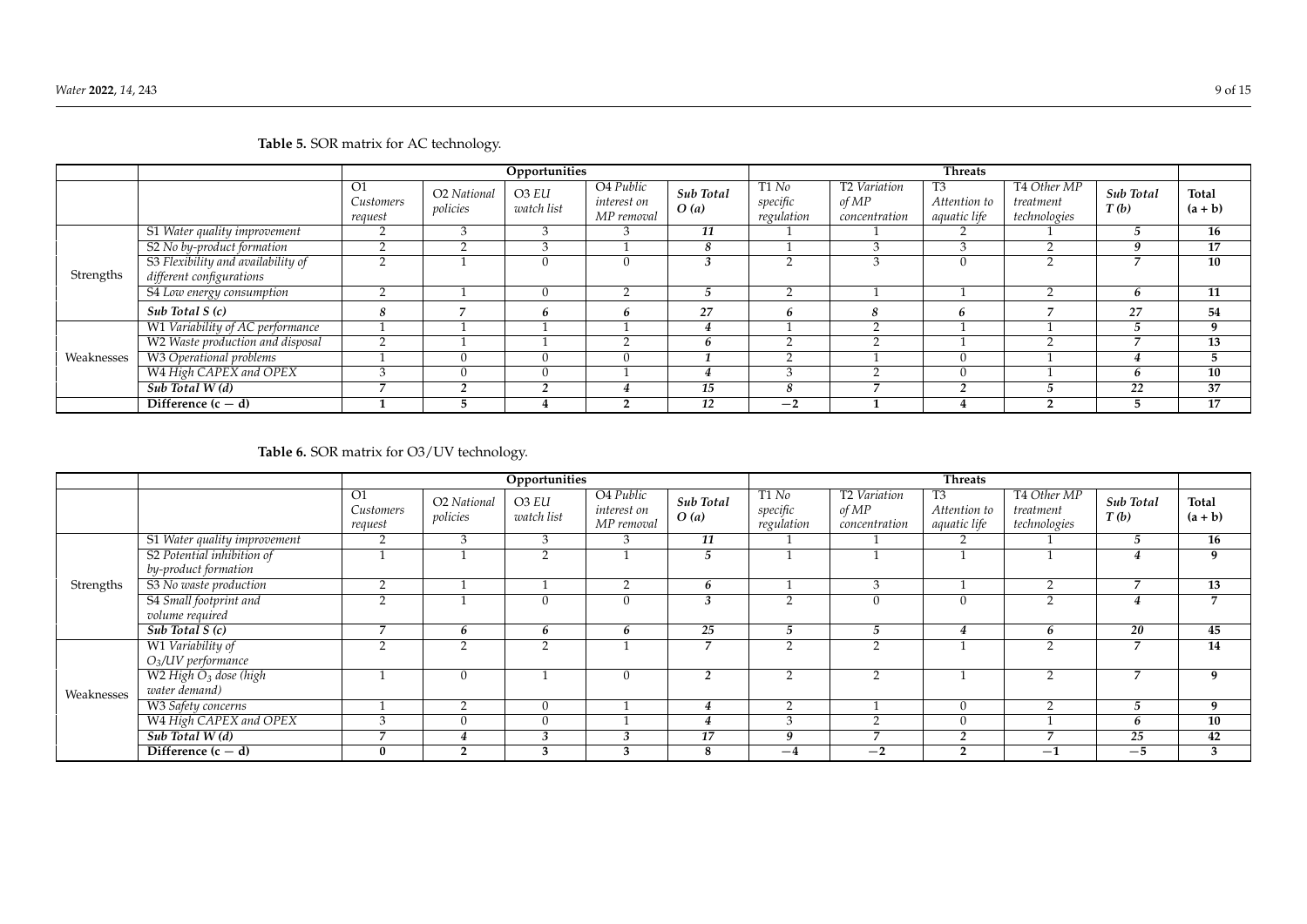# **5. Discussion**

The analysis of the scores reported in the two SOR matrices (Tables [5](#page-8-0) and [6\)](#page-8-1) was carried out and, on this basis, the strategic implications for each of the two technologies were outlined in agreement with the experts involved in the analysis. The main features are discussed here.

# *5.1. AC Sorption/Filtration Technology*

As to AC technology, it emerges that the most important strengths are no by-product formation (S2) and the high effectiveness in water quality improvement (S1). This results from the analysis of the values reported in the last column of Table [5](#page-8-0) (17 and 16 in TOTAL  $(a + b)$ ) corresponding to the sum of the scores assigned in evaluating how each strength is able to seize the opportunities and limit the threats. Both these strengths, S1 and S2, help to seize all the opportunities well and S2 (no by-product formation) limits the threats better than S1 does (Sub Totals T (b) are 9 and 5). Opportunity O3, EU Watch list, is well grasped by both strengths as well as the perspectives given by the development of national policies (O2); in contrast, public interest on MP removal is fully seized by S1 but not by S2. Regarding the threats, it emerges that S1 and S2 are well defended from the increasing concerns towards technologies that could threaten aquatic life (T3). S2 is also able to fight the variability in MP concentrations in HWW (T2) and the competition due to treatment alternatives for MP removal (T4).

As to the weaknesses, the high production of exhausted AC (W2) and the High CAPEX and OPEX to implement this technology (W4) are those with the highest TOTAL  $(a + b)$ (14 and 10, respectively). W2 exposes AC technology to threats, mainly T1, T2 and T4 (the corresponding Sub Total T (b) is equal to 7). W4 prevents the opportunities offered by the market (O1) from being seized to the greatest extent and the absence of specific legal requirements (T1) from being limited.

The analysis by column (the scores in the row DIFFERENCE (c-d)) confirms that the best grasped opportunities are those of a legislative nature, both at the national level (O2) and at the European level (O3), whose total scores are +5 and +4, respectively. Regarding the threats, it emerges that the one against which AC technology defends itself in the worst way is T1 (the lack of a specific legal obligation for hospital effluent management and treatment), whose total score is equal to −2. On the other hand, the threat that this treatment is able to limit is T3 (the increasing concern towards technologies that could threaten aquatic life), whose total score is 4.

The quadrants with the highest density of high scores are S-0 and S-T, having the same score of 27 in cells corresponding to the positions H and I, according to Table S2. Instead, the score is 22 in the W-T quadrant (cell M according to Table S2) and 15 in the last quadrant W-O (cell L according to Table S2). This means that the strategy for AC technology success can be played both "*on offense*" and "*on defence*" in accordance with Table [2.](#page-5-0) In other words, AC technical characteristics seize the listed opportunities well and, at the same time, defend themselves well against possible external threats. AC, in powder or in grains, acts as a trap for a wide spectrum of MPs, and its sorption potential is not affected by variations in their feeding concentrations. MPs are retained and maintain their characteristics, without being involved in chemical reactions that could generate other MPs (transformation products) of different chemical and, above all, ecotoxicological characteristics. This typical removal mechanism meets the market demands to reduce overall pollutant content and also the constraints related to existing and ongoing national and European legislation on MP reduction in the treated effluent. Different types of AC are available, and not all of them are present the same aptitude in removing MPs; those that better fit the aim to reduce MPs from wastewater are of a higher quality and are more expensive. Once they are exhausted and regeneration (in the case of GAC) is not sufficient, they are destined to be replaced by a virgin one. Until efficient regeneration techniques have been developed with sustainable costs and the regenerated AC can be reused, disposal costs cannot be reduced.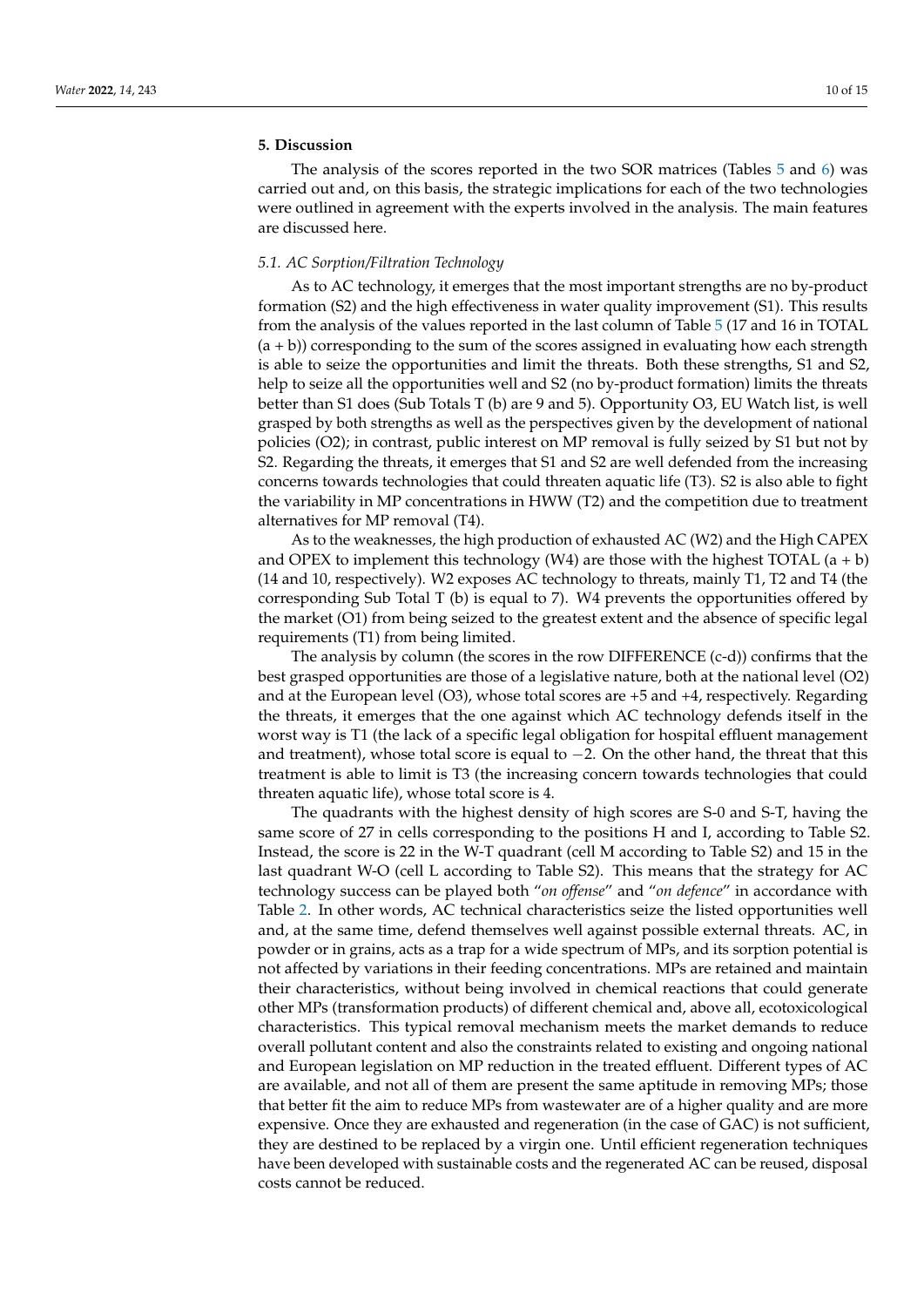The "absolute" performance of AC technology is measured by the bottom right resulting value, which is 17 (cell Q in Table S2). This value derives from the difference between the sum of the total score of the rows referring to strengths (*N* = 54 in Table S2) and the sum of the total score referring to weaknesses  $(P = 37$  in Table S2). This score, compared with the theoretical maximum value, equal to 96 (i.e., the extreme case in which all the strengths reached the top score equal to 3 and all weaknesses were null), highlights that the weaknesses seem to be less relevant than the strengths, but they are not negligible.

From a strategic perspective, the chances of AC technology can be improved by maintaining, on the one hand, high strengths and, above all, on the other, by promoting interventions on the most critical weaknesses. For example, the adoption of AC will be facilitated if progress in research and development is able to reduce the costs of disposing of exhausted AC (W2) and if other expenditure, investment and operational items (W4) are able to be reduced. High costs for AC generation could be reduced if the use of more economic raw materials (such as biomass, biochar, etc.) could lead to the production of AC in grains or powder with the same sorption capacity as coal carbon and of the same durability (lifespan). Currently, this is not the case.

### *5.2. O3/UV Technology*

The analysis of the  $O_3$ /UV technology SOR matrix (Table [6\)](#page-8-1) presents similarities and differences regarding the analysis of AC technology.

With regard to the strengths, the highest score is found for S1 (Water quality improvement, similarly to AC technology) and S3 (No waste production), with the corresponding TOTALS (a + b) of 16 and 13, respectively. As to AC technology, the performance of  $O_3$ /UV regarding water quality improvement (S1) grasps the whole set of opportunities well (the corresponding Sub Total O (a) is 11). S3 makes this treatment particularly suitable for hospital effluent applications, characterised by an expected variability of MP concentrations (T2) over time.

The weakest point of this technology is the variability of the  $O<sub>3</sub>/UV$  performance (W1, the corresponding TOTAL  $(a + b)$  is 14). On the one hand, W1 is an obstacle in grasping the opportunity offered by the market (O1) and by the public regulations at a national (O2) and European level (O3). On the other hand, W1 increases exposure to three (T1, T2 and T4) out of the four outlined threats. For instance, the instability of performance (W1) appears to be an unfavourable factor in the face of the risks that the MP concentration variability of hospital effluents (T2) entails.

The second most critical weakness is the high CAPEX and OPEX (W4), with a TOTAL (a + b) of 10. The high cost issue is also present in AC technology (the same TOTAL  $(a + b)$  values). In both cases, it hinders the opportunities offered by the market  $(O1)$  from being seized to the greatest extent and the absence of specific legal requirements (T1) from being defended.

An analysis of the data by column (DIFFERENCE  $(c - d)$ ) shows that the opportunities related to legislative (O2, O3) and social (O4) fields present very similar overall scores (2, 3 and 3, respectively) and are more important than those related to the free market (O1, whose overall score is equal to 0). On the contrary, regarding the threats, the most worrying is the absence of a specific legal obligation (T1, whose overall score is 4).

The scores are spread over the four quadrants more evenly than that found for AC technology. This implies two difficulties: on the one hand, it shows that the chances of success of the strategy under study are limited, as the weak points are able to frustrate the impact of the positive factors; on the other hand, they hinder the identification of a clear and coherent strategy.  $O_3$ /UV technology is able to improve the water quality, but very high doses are necessary if the feeding becomes worse, with a higher number of pollutants. In fact, ozone and radicals generated by the AOP mostly react with macropollutants rather than with MPs. As a result, the treatment may lead to less removal of the desired MPs. An increment in the applied dose of ozone and UV means a relevant increment in the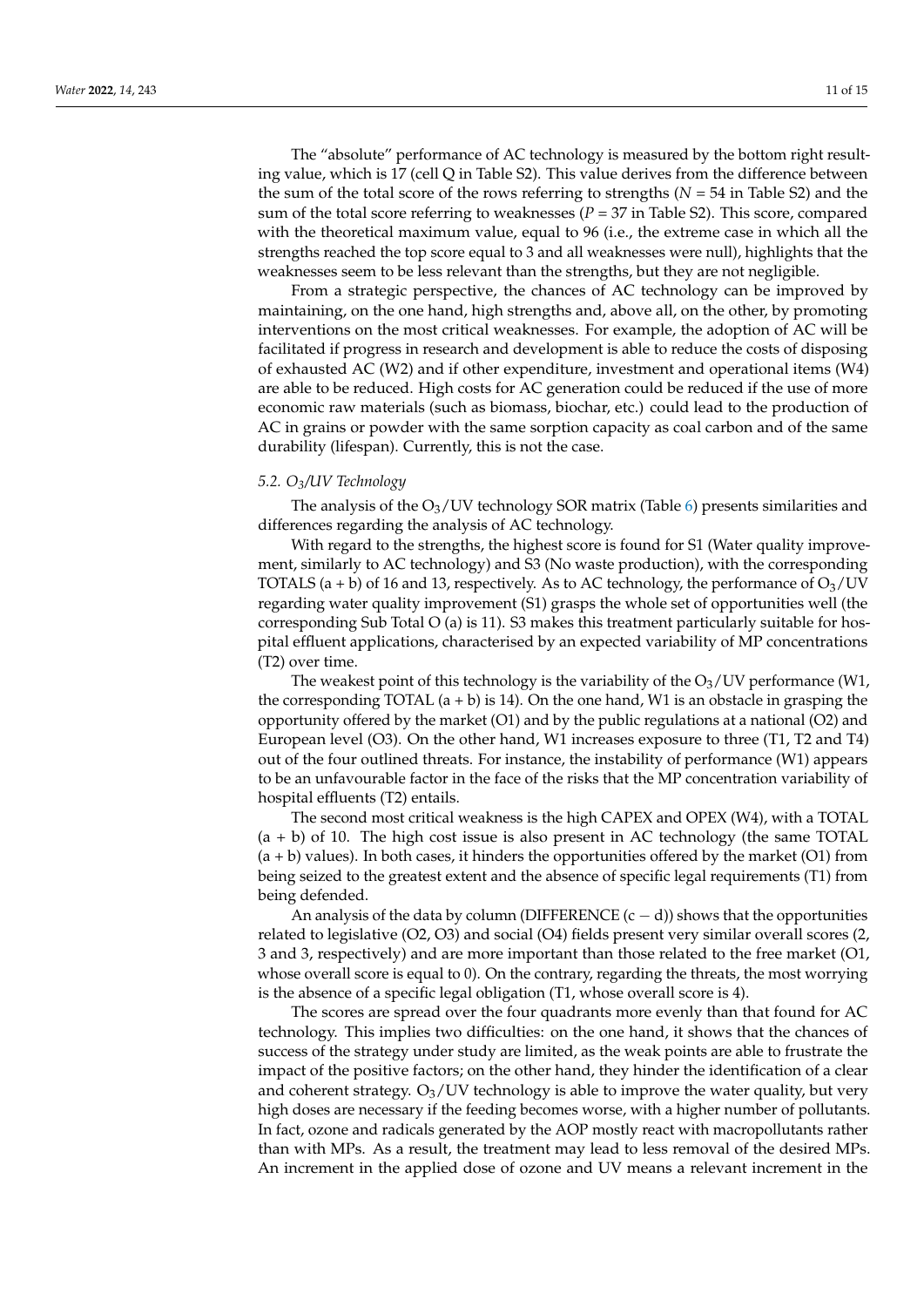operational cost and also a potential increment in undesired by-products, which could generate a final effluent that is more toxic than expected.

As to the absolute performance of this technology, it emerges that the score at the bottom right (Q in Table S2) is equal to 3, much lower than that for AC technology (equal to 17, see Table [5\)](#page-8-0). This means that the strengths almost offset the weaknesses; the total score of the rows relating to the strengths ( $N = 45$  in Table S2) is slightly higher than that of the weaknesses  $(P = 42$  in Table S2). It can be said that the strengths positively capture the opportunities offered by the external context, and they provide sufficient protection against the outlined threats. However, at the same time, the weaknesses of the technology undermine the chances of success, more or less to the same extent.

On the basis of this analysis, the strategy for the  $O<sub>3</sub>/UV$  technology is more uncertain and more difficult to be implemented than the AC technology strategy. It is, above all, a question of removing most of the technical and economic obstacles that currently hinder its wider application. Among the most critical ones are facing the problem of the variability of technological performance, lowering investment and management costs and reducing safety issues.

# **6. Conclusions and Future Research**

From the SWOT analysis of the two selected technologies and the discussion of possible strategic actions (SOR analysis) for their wider implementation, it emerged that both technologies have relevant strengths, but also some non-negligible weaknesses. The extrapolated strategies have several points in common. The  $O<sub>3</sub>/UV$  technology shows some weaknesses, which do not appear to be adequately compensated by the strengths. This does not mean that this technology is not likely to be adopted as a polishing treatment for hospital effluent, but that, if specific actions are implemented, some weaknesses of this technology can be mitigated, consequently making some threats less important. For instance, due to the high ozone and generated radical reactivity with the organic matter of ozone (and of generated radicals), an increment in the organic matter concentration in the water under treatment implies a higher ozone demand, thus a higher ozone dose to be added for the removal of MPs and a potential increment in the resulting toxicity. If reliable pre-treatments were present and able to maintain a constant concentration of organic matter in the  $O_3$ /UV feeding step, the whole treatment system would be able to perform better, and the step would not be characterised by weakness W2 (High  $O_3$  dose) and, at the same time, would better defend itself from threat T3 (Attention to aquatic life).

Common points between the two technologies concern market attractiveness (O1) and the lack of specific legal requirements for hospital effluent management and treatment (T1). The results indicate that, for both technologies, although O1 is a potentially relevant opportunity as favoured by the positive performance, it is weakened by the awareness of some weaknesses that hinder its market attractiveness, especially the high cost of technology implementation. Regarding threat T1, the weaknesses of the two technologies contribute to reducing the modest defence capacity of their strengths from it.

As regards the future research agenda, we can indicate two aspects that are particularly worthy of attention: one from a technological point of view and one from a strictly methodological point of view.

If the investment and operational costs of both technologies could be reduced, exhausted activated carbon could be recovered, and in the case of  $O<sub>3</sub>/UV$ , the adoption of reliable upstream treatments could guarantee a constant quality of the water to be fed to the  $O_3$ /UV step, and thus a constant dose of  $O_3$  and UV can be defined and applied. Then, some weaknesses could have less influence on the technology performance, and the two analysed systems could have greater market attractiveness.

With regard to the SWOT-SOR methodology, the current study shows that the most relevant step is the interpretation of the SOR matrix results. It is fundamental to carry out a complete overview of the possible options in order to extract the priority strategic objectives. To this end, the multi-stage iterative approach, adopted here, appeared partic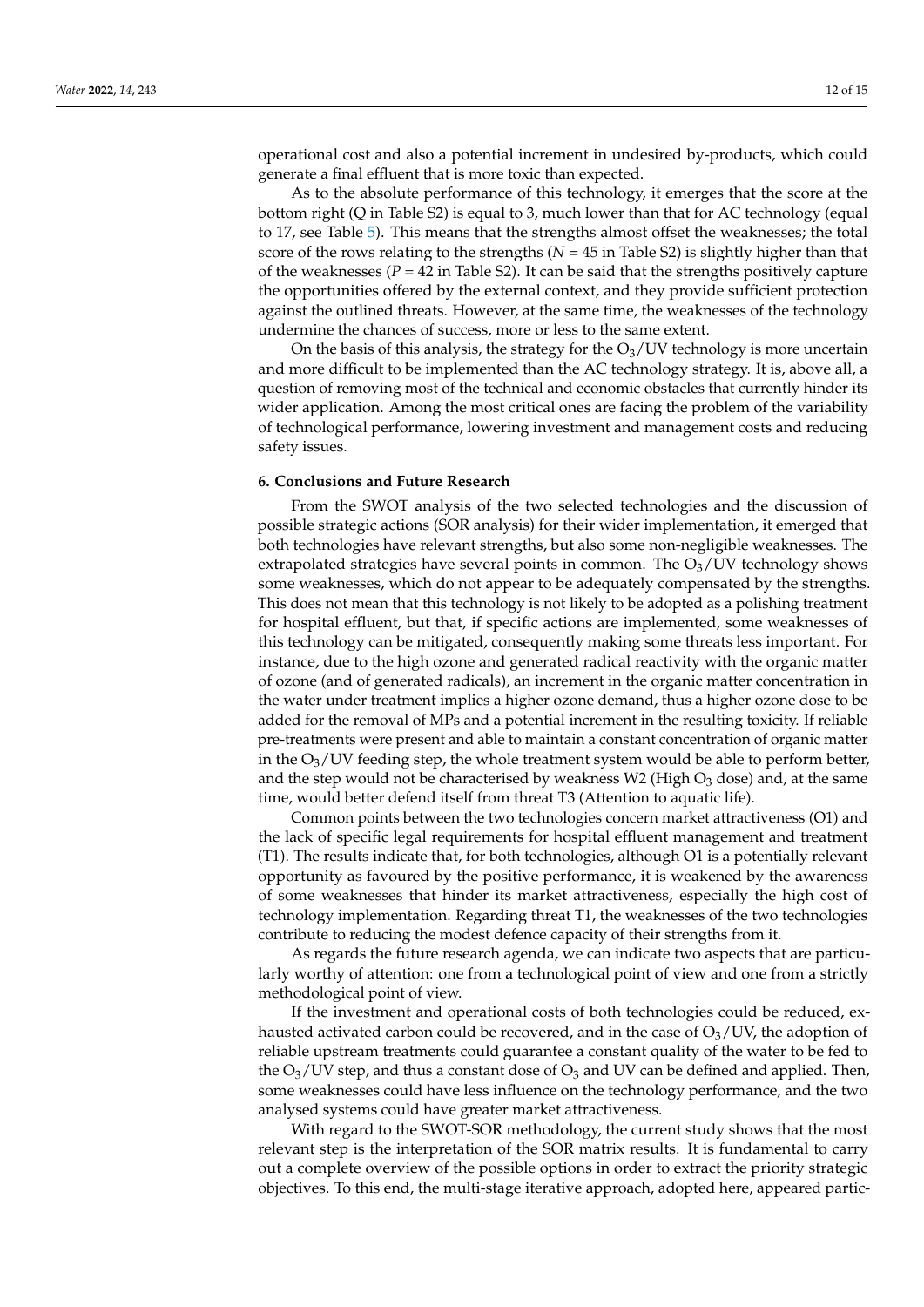ularly promising, and the study showed that if the experts of the panel have more time to reflect and to benefit from a more in-depth discussion, their replies can delve into the specific issues.

Finally, it is important to note that the methodology described herein can be applied to other technologies that are able to polish hospital effluent (such as ozonation, catalytic ozonation, nanofiltration, etc.) and also extended to the reduction of the microbial load (including antibiotic-resistant genes and bacteria, which have recently raised great concern among the scientific community). It is reasonable to think that internal factors (Strengths and Weaknesses) should be thoroughly investigated, as they are strictly related to the technology under evaluation, whereas, for the external ones (Opportunities and Weaknesses), some differences can be expected, but they are not as relevant as the internal ones.

**Supplementary Materials:** The following are available online at [https://www.mdpi.com/article/](https://www.mdpi.com/article/10.3390/w14020243/s1) [10.3390/w14020243/s1,](https://www.mdpi.com/article/10.3390/w14020243/s1) Table S1: SWOT matrix model; Table S2: SOR matrix model; Table S3: An example of AHP application; Table S4: Strengths, weaknesses, opportunities, threats for AC treatment; Table S5: Strengths, weaknesses, opportunities, threats for  $O<sub>3</sub>/UV$  treatment.

**Author Contributions:** Conceptualization, G.Z., P.V.; methodology, G.Z.; investigation, V.G.; data curation, V.G., P.V., G.Z.; writing—original draft preparation, V.G., P.V., G.Z.; writing—review and editing, V.G., P.V., G.Z.; supervision, G.Z., P.V.; funding acquisition, G.Z. All authors have read and agreed to the published version of the manuscript.

**Funding:** This research was funded by University of Ferrara Funds.

**Conflicts of Interest:** The authors declare no conflict of interest.

### **Abbreviations**

AC: activated carbon; AOPs: advanced oxidation processes; CAPEX: capital expenditures; GAC: granular activated carbon; HWW: hospital wastewater; MBR: membrane bioreactor; MPs: micropollutants; O3/UV: ozone-ultraviolet radiation; OPEX: operational expenditures; PAC: powdered activated carbon; SOR: Strategic ORientation; SWOT: strengths, weaknesses, opportunities and threats; UF: ultrafiltration; WWTP: wastewater treatment plant.

# **References**

- <span id="page-12-0"></span>1. Verlicchi, P. Trends, new insights and perspectives in the treatment of hospital effluents. *Curr. Opin. Environ. Sci. Health* **2021**, *19*, 100217. [\[CrossRef\]](http://doi.org/10.1016/j.coesh.2020.10.005) [\[PubMed\]](http://www.ncbi.nlm.nih.gov/pubmed/33103011)
- <span id="page-12-1"></span>2. Verlicchi, P.; Galletti, A.; Petrovic, M.; Barceló, D. Hospital effluents as a source of emerging pollutants: An overview of micropollutants and sustainable treatment options. *J. Hydrol.* **2010**, *389*, 416–428. [\[CrossRef\]](http://doi.org/10.1016/j.jhydrol.2010.06.005)
- <span id="page-12-2"></span>3. Rodriguez-Mozaz, S.; Lucas, D.; Barceló, D. Full-Scale Plants for Dedicated Treatment of Hospital Effluents. In *Hospital Wastewaters. Characteristics, Management, Treatment and Environmental Risks. Hdb Environm.Chemistry*; Verlicchi, P., Ed.; Springer: Cham, Switzerland, 2018; Volume 60, pp. 189–208, ISBN 978–3-319–62177–7.
- 4. Verlicchi, P.; Galletti, A.; Al Aukidy, M. Hospital Wastewaters: Quali-Quantitative Characterization and for Strategies for Their Treatment and Disposal. In *Wastewater Reuse and Management*; Sharma, S., Sanghi, R., Eds.; Springer: Dordrecht, The Netherlands, 2013; pp. 225–251, ISBN 978–94–007–4941–2.
- <span id="page-12-3"></span>5. Wiest, L.; Chonova, T.; Bergé, A.; Baudot, R.; Bessueille-Barbier, F.; Ayouni-Derouiche, L.; Vulliet, E. Two-year survey of specific hospital wastewater treatment and its impact on pharmaceutical discharges. *Environ. Sci. Pollut. Res.* **2018**, *25*, 9207–9218. [\[CrossRef\]](http://doi.org/10.1007/s11356-017-9662-5)
- <span id="page-12-4"></span>6. Zhang, T.; Xu, Q.; Shi, Y.-L.; Chen, Z.; Lu, Y.; Yang, H.-W.; Xie, Y.F.; Hou, L. Study on the influence of operational and management processes of a water reclamation plant since COVID-19 situation. *Environ. Pollut.* **2021**, *285*, 117257. [\[CrossRef\]](http://doi.org/10.1016/j.envpol.2021.117257) [\[PubMed\]](http://www.ncbi.nlm.nih.gov/pubmed/33957510)
- <span id="page-12-5"></span>7. COM/2019/128 Final Communication from the Commission to the European Parliament, the Council and the European Economic and Social Committee European Union Strategic Approach to Pharmaceuticals in the Environment. Available online: <https://eur-lex.europa.eu/legal-content/EN/TXT/PDF/?uri=CELEX:52019DC0128&from=EN> (accessed on 21 December 2021).
- <span id="page-12-6"></span>8. Graça, C.A.L.; Ribeirinho-Soares, S.; Abreu-Silva, J.; Ramos, I.I.; Ribeiro, A.R.; Castro-Silva, S.M.; Segundo, M.A.; Manaia, C.M.; Nunes, O.C.; Silva, A.M.T. A Pilot Study Combining Ultrafiltration with Ozonation for the Treatment of Secondary Urban Wastewater: Organic Micropollutants, Microbial Load and Biological Effects. *Water* **2020**, *12*, 3458. [\[CrossRef\]](http://doi.org/10.3390/w12123458)
- <span id="page-12-7"></span>9. Rogers, H.R. Sources, behaviour and fate of organic contaminants during sewage treatment and in sewage sludges. *Sci. Total Environ.* **1996**, *185*, 3–26. [\[CrossRef\]](http://doi.org/10.1016/0048-9697(96)05039-5)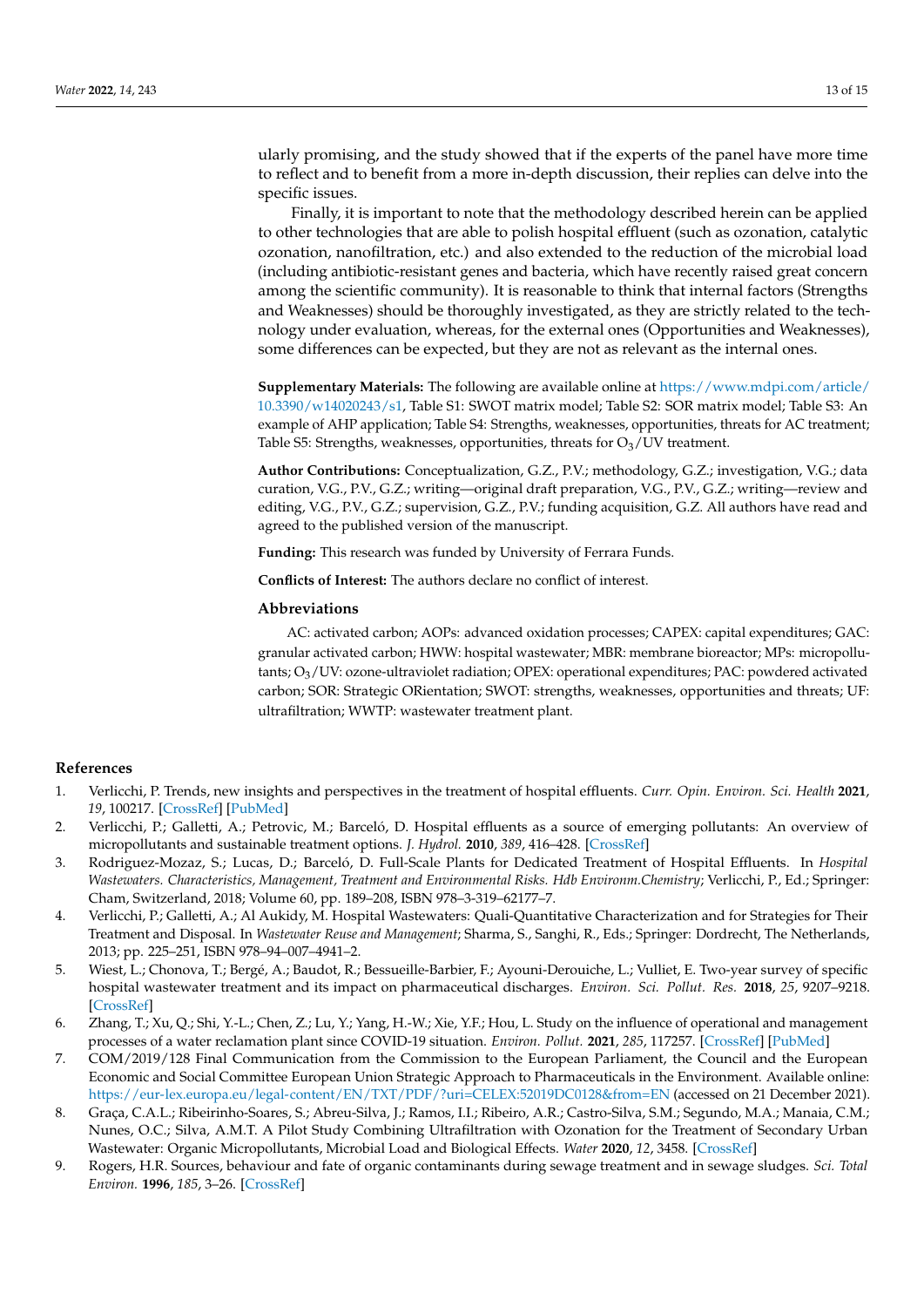- <span id="page-13-0"></span>10. Rizzo, L.; Malato, S.; Antakyali, D.; Beretsou, V.G.; Đolić, M.B.; Gernjak, W.; Heath, E.; Ivancev-Tumbas, I.; Karaolia, P.; Lado Ribeiro, A.R.; et al. Consolidated vs new advanced treatment methods for the removal of contaminants of emerging concern from urban wastewater. *Sci. Total Environ.* **2019**, *655*, 986–1008. [\[CrossRef\]](http://doi.org/10.1016/j.scitotenv.2018.11.265)
- <span id="page-13-1"></span>11. Rizzo, L.; Gernjak, W.; Krzeminski, P.; Malato, S.; McArdell, C.S.; Perez, J.A.S.; Schaar, H.; Fatta-Kassinos, D. Best available technologies and treatment trains to address current challenges in urban wastewater reuse for irrigation of crops in EU countries. *Sci. Total Environ.* **2020**, *710*, 136312. [\[CrossRef\]](http://doi.org/10.1016/j.scitotenv.2019.136312) [\[PubMed\]](http://www.ncbi.nlm.nih.gov/pubmed/32050367)
- <span id="page-13-2"></span>12. Verlicchi, P.; Al Aukidy, M.; Zambello, E. What have we learned from worldwide experiences on the management and treatment of hospital effluent?—An overview and a discussion on perspectives. *Sci. Total Environ.* **2015**, *514*, 467–491. [\[CrossRef\]](http://doi.org/10.1016/j.scitotenv.2015.02.020)
- <span id="page-13-3"></span>13. Pills Report Pharmaceutical Residues in the Aquatic System—A Challenge for the Future. Insights and Activities of the European Cooperation Project PILLS. Available online: [http://www.pills-project.eu/PILLS\\_summary\\_english.pdf](http://www.pills-project.eu/PILLS_summary_english.pdf) (accessed on 21 December 2021).
- <span id="page-13-4"></span>14. Metcalf & Eddy 6–8 Advanced oxidation and 11–9 Adsoprtion. In *Wastewater Engineering: Treatment and Resource Recovery*; McGraw-Hill Education: New York, NY, USA, 2014; pp. 510–521, 1224–1245, ISBN 9781259010798.
- <span id="page-13-5"></span>15. Gutiérrez, M.; Grillini, V.; Mutavdžić Pavlović, D.; Verlicchi, P. Activated carbon coupled with advanced biological wastewater treatment: A review of the enhancement in micropollutant removal. *Sci. Total Environ.* **2021**, *790*, 148050. [\[CrossRef\]](http://doi.org/10.1016/j.scitotenv.2021.148050)
- <span id="page-13-6"></span>16. Litter, M.; Quici, N. Photochemical Advanced Oxidation Processes for Water and Wastewater Treatment. *Recent Pat. Eng.* **2010**, *4*, 217–241. [\[CrossRef\]](http://doi.org/10.2174/187221210794578574)
- <span id="page-13-7"></span>17. Rekhate, C.V.; Srivastava, J.K. Recent advances in ozone-based advanced oxidation processes for treatment of wastewater- A review. *Chem. Eng. J. Adv.* **2020**, *3*, 100031. [\[CrossRef\]](http://doi.org/10.1016/j.ceja.2020.100031)
- <span id="page-13-8"></span>18. Kase, R.; Eggen, R.I.L.; Junghans, M.; Götz, C.; Hollender, J. Assessment of micropollutants from municipal wastewater Combination of exposure and ecotoxicological effect data for Switzerland. In *Waste Water Evaluation and Management*; García Einschlag, F.S., Ed.; InTech: Rijeka, Croatia, 2011; pp. 1–26, ISBN 978–953–307–233–3.
- <span id="page-13-16"></span>19. Sgroi, M.; Snyder, S.A.; Roccaro, P. Comparison of AOPs at pilot scale: Energy costs for micro-pollutants oxidation, disinfection by-products formation and pathogens inactivation. *Chemosphere* **2021**, *273*, 128527. [\[CrossRef\]](http://doi.org/10.1016/j.chemosphere.2020.128527)
- <span id="page-13-9"></span>20. Verlicchi, P.; Galletti, A.; Masotti, L. Management of hospital wastewaters: The case of the effluent of a large hospital situated in a small town. *Water Sci. Technol.* **2010**, *61*, 2507–2519. [\[CrossRef\]](http://doi.org/10.2166/wst.2010.138)
- <span id="page-13-10"></span>21. Mintzberg, H. *The Rise and Fall of Strategic Planning: Reconceiving Roles for Planning, Plans, Planners*; Free Press: New York, NY, USA, 1994; ISBN 9780029216057.
- <span id="page-13-11"></span>22. Porter, M. *Competitive Strategy: Techniques for Analyzing Industries and Competitors*; Free Press: New York, NY, USA, 1980; ISBN 9780029253601.
- <span id="page-13-12"></span>23. Armstrong, M. *A Handbook of Human Resource Management Practice*, 10th ed.; Kogan Page: London, UK, 2006; ISBN 9780749446314.
- <span id="page-13-13"></span>24. Rowe, G.; Wright, G. Expert Opinions in Forecasting: The Role of the Delphi Technique. In *Principles of Forecasting. International Series in Operations Research & Management Science*; Armstrong, J.S., Ed.; Kluver Academic Publishers: Boston, MA, USA, 2001; pp. 125–144, ISBN 978–0-306–47630–3.
- <span id="page-13-14"></span>25. Saaty, T.L. *The Analytic Hierarchy Process: Planning, Priority Setting, Resource Allocation*; McGraw-Hill Education: London, UK, 1980; ISBN 9780070543713.
- <span id="page-13-15"></span>26. Goepel, K. Implementation of an Online software tool for the Analytic Hierarchy Process (AHP-OS). *Int. J. Anal. Hierarchy Process* **2018**, *10*, 469–487. [\[CrossRef\]](http://doi.org/10.13033/ijahp.v10i3.590)
- <span id="page-13-17"></span>27. Chonova, T.; Labanowski, J.; Bouchez, A. Contribution of Hospital Effluents to the Load of Micropollutants in WWTP Influents. In *Hospital Wastewaters*; Verlicchi, P., Ed.; Springer International Publishing: Cham, Switzerland, 2017; Volume 60, pp. 135–152.
- 28. Chonova, T.; Keck, F.; Labanowski, J.; Montuelle, B.; Rimet, F.; Bouchez, A. Separate treatment of hospital and urban wastewaters: A real scale comparison of effluents and their effect on microbial communities. *Sci. Total Environ.* **2016**, *542*, 965–975. [\[CrossRef\]](http://doi.org/10.1016/j.scitotenv.2015.10.161)
- 29. Dhangar, K.; Kumar, M. Tricks and tracks in removal of emerging contaminants from the wastewater through hybrid treatment systems: A review. *Sci. Total Environ.* **2020**, *738*, 140320. [\[CrossRef\]](http://doi.org/10.1016/j.scitotenv.2020.140320) [\[PubMed\]](http://www.ncbi.nlm.nih.gov/pubmed/32806367)
- 30. Eggen, T.; Vogelsang, C. Occurrence and Fate of Pharmaceuticals and Personal Care Products in Wastewater. In *Comprehensive Analytical Chemistry*; Elsevier: Amsterdam, The Netherlands, 2015; Volume 67, pp. 245–294, ISBN 9780444632999.
- 31. Ekblad, M.; Juárez, R.; Falås, P.; Bester, K.; Hagman, M.; Cimbritz, M. Influence of operational conditions and wastewater properties on the removal of organic micropollutants through ozonation. *J. Environ. Manag.* **2021**, *286*, 112205. [\[CrossRef\]](http://doi.org/10.1016/j.jenvman.2021.112205)
- 32. Gawel, E.; Bedtke, N. Economic Requirements and Instruments for Sustainable Urban Water Management–Comparative Review. In *Urban Water Management for Future Cities*; Köster, S., Reese, M., Zuo, J., Eds.; Springer International Publishing: Berlin/Heidelberg, Germany, 2019; pp. 445–458, ISBN 9783030014889.
- 33. Hrkal, Z.; Harstadt, K.; Rozman, D.; Těšitel, J.; Kušová, D.; Novotná, E.; Váňa, M. Socio-economic impacts of the pharmaceuticals detection and activated carbon treatment technology in water management–an example from the Czech Republic. *Water Environ. J.* **2019**, *33*, 67–76. [\[CrossRef\]](http://doi.org/10.1111/wej.12370)
- 34. Igos, E.; Mailler, R.; Guillossou, R.; Rocher, V.; Gasperi, J. Life cycle assessment of powder and micro-grain activated carbon in a fluidized bed to remove micropollutants from wastewater and their comparison with ozonation. *J. Clean. Prod.* **2021**, *287*, 125067. [\[CrossRef\]](http://doi.org/10.1016/j.jclepro.2020.125067)
- 35. Joseph, B.; Kaetzl, K.; Hensgen, F.; Schäfer, B.; Wachendorf, M. Sustainability assessment of activated carbon from residual biomass used for micropollutant removal at a full-scale wastewater treatment plant. *Environ. Res. Lett.* **2020**, *15*. [\[CrossRef\]](http://doi.org/10.1088/1748-9326/ab8330)